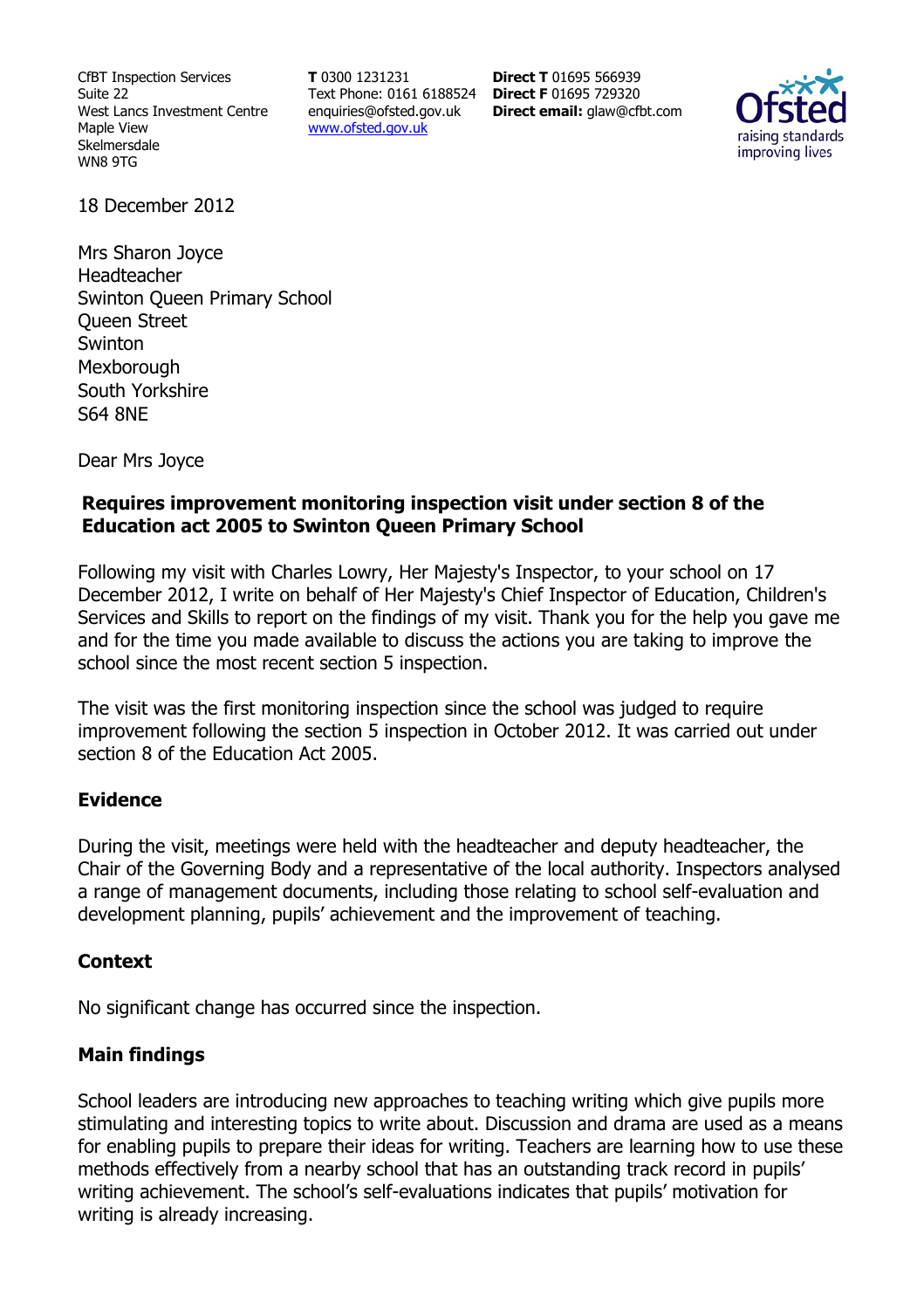School leaders have devised a training programme for those teachers in whose lessons achievement and teaching are judged to require improvement. At the heart of this programme is lesson observation followed by guidance to each teacher according to their individual needs. Leaders' overall evaluation of lessons is broadly accurate but the guidance does not always pinpoint precisely the weaknesses in pupils' achievement and how teaching methods need to improve to remove these weaknesses.

Senior leaders have significantly improved their evaluation of pupils' attainment in English and mathematics since the inspection, mostly as a result of much better methods for recording and analysing teachers' assessments. As a result, they have a much more accurate view of where improvement is most needed to raise standards across the school. This has enabled them to take a second look at the targets set for each teacher as part of their performance management and to increase them where necessary. While the new assessment records provide clear information about how each pupil's standards of attainment compares to the national expectation for their age, they do not give sufficient information about their rate of progress over time. Therefore it is not always clear whether pupils' standards represent good progress or whether they are coasting.

The Governing Body has used the inspection report very effectively as a basis for rigorously evaluating their support and challenge for the school. They have taken appropriate steps to ensure that all members are involved in scrutinising information about the school's performance and they have a much better understanding of the need to focus their questions on how pupils' achievement can be improved. Occasionally, judgements made by school leaders and the Governing Body are not strong drivers for improvement because they are not clear about the distinction between 'requires improvement' and 'good'.

Senior leaders and governors have begun to take effective action to tackle the areas requiring improvement identified at the recent section 5 inspection. Following the visit to the school, HMI recommend that further action is taken to:

- Increase the impact of lesson observations on improving teaching by:
	- ensuring teachers are aware of the impact of their lessons on the progress of all groups of pupils and how they can accelerate this progress where required.
	- following up observations with programmes of support, tailored to each teacher's needs, that will help them to remove weaknesses that slow pupils' progress.
- Use assessment information to evaluate pupils' rate of progress as a means for ensuring that all pupils are doing their best.
- Avoid clouding judgements about aspects of teaching and achievement that require improvement by indicating that they could also be good.

Ofsted will continue to monitor the school until its next section 5 inspection.